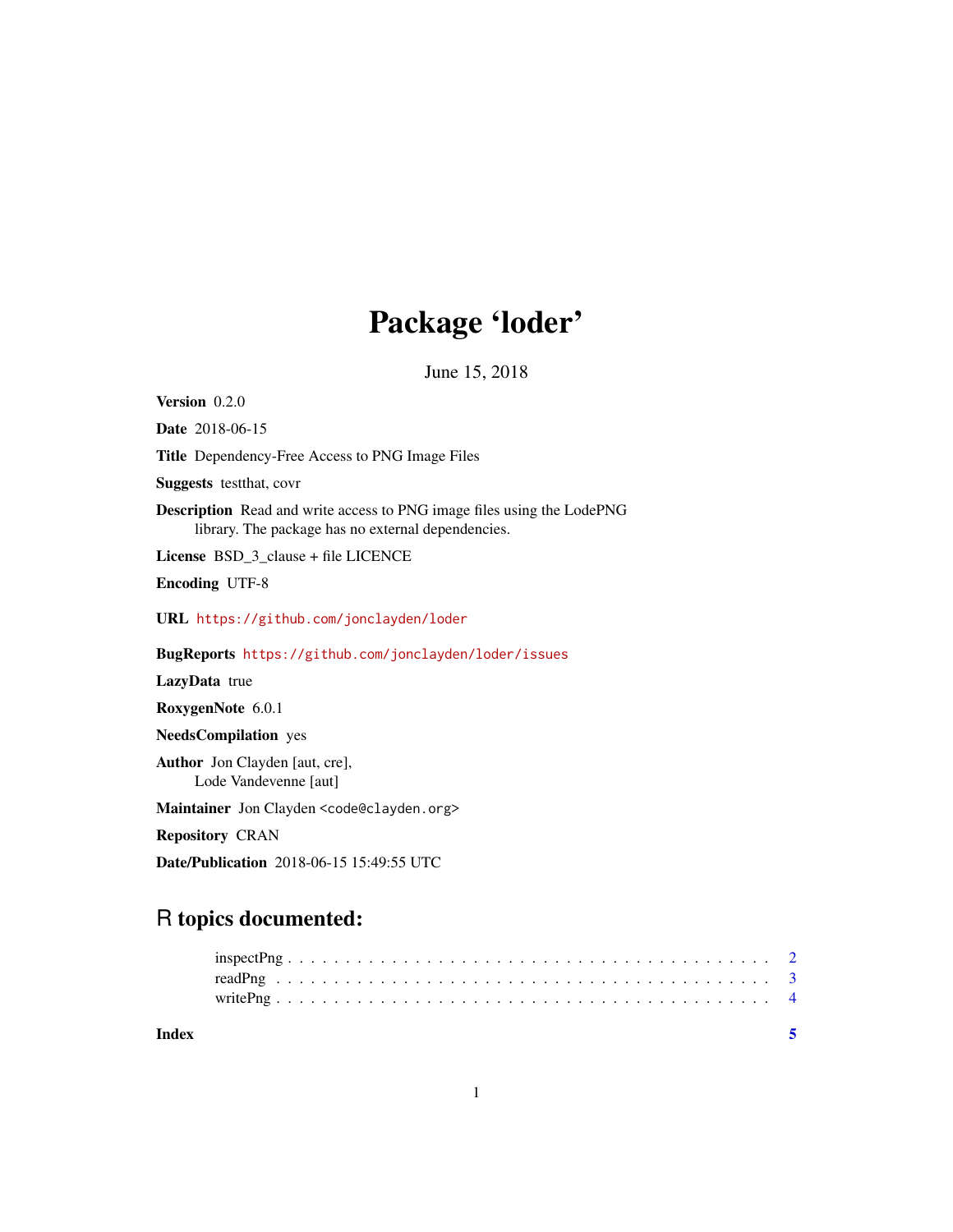<span id="page-1-0"></span>

#### Description

Inspect a PNG file, returning parsed metadata relating to it.

#### Usage

```
inspectPng(file)
```

```
## S3 method for class 'lodermeta'
print(x, \ldots)
```
#### Arguments

| file                    | A character string giving the file name to read from. |
|-------------------------|-------------------------------------------------------|
| x                       | An object of class "lodermeta".                       |
| $\cdot$ $\cdot$ $\cdot$ | Additional arguments (which are ignored).             |

#### Details

The LodePNG library is used to parse the PNG file at the specified path. The result is a string like the input, but of class "lodermeta" and with several attributes set describing the file's contents. There is a print method for these objects.

#### Value

inspectPng returns a character vector of class "lodermeta". The print method is called for its side-effect.

#### See Also

readPng to read the pixel values.

#### Examples

```
path <- system.file("extdata", "pngsuite", package="loder")
inspectPng(file.path(path, "basn6a08.png"))
```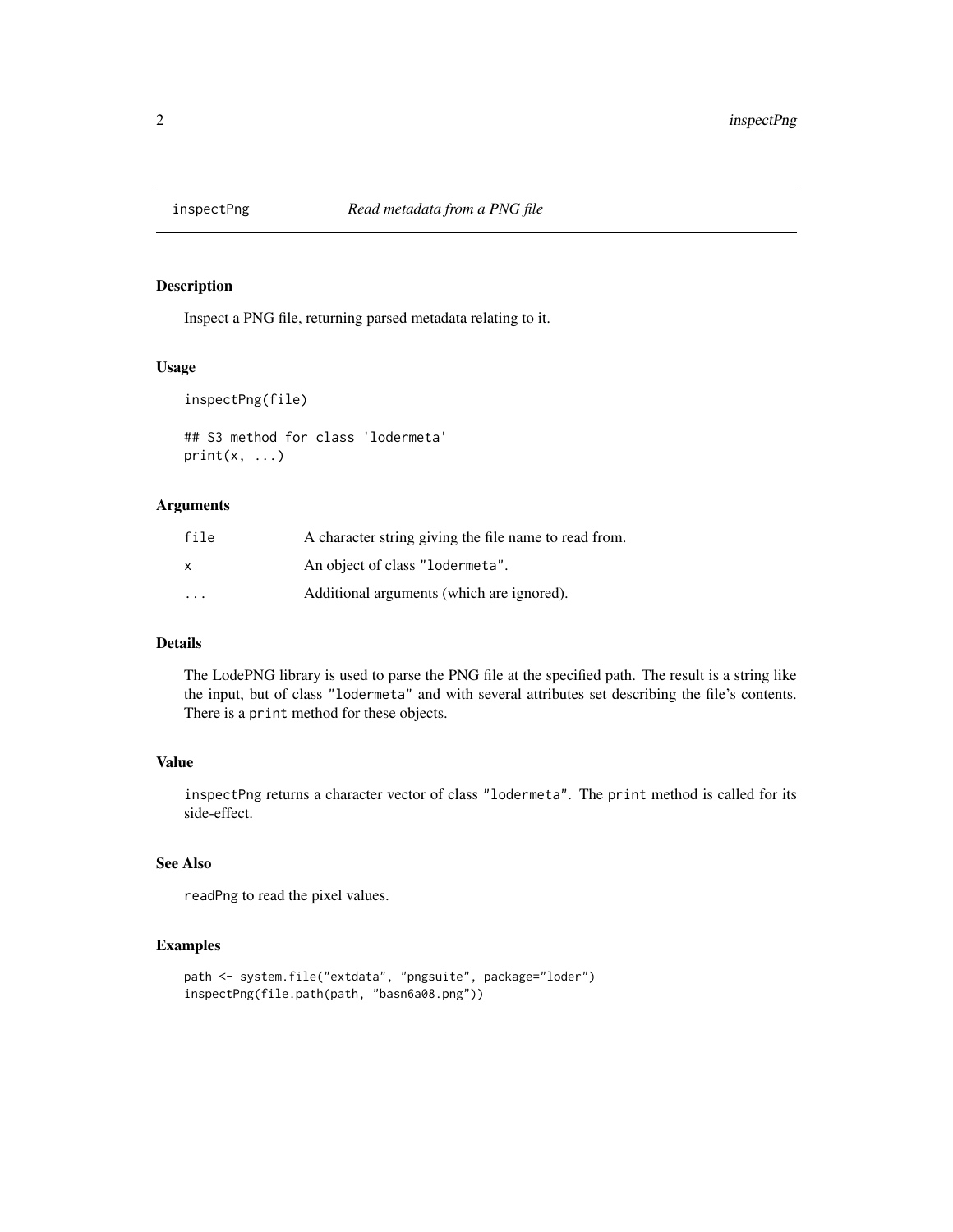<span id="page-2-1"></span><span id="page-2-0"></span>

#### Description

Read an image from a PNG file and convert the pixel data into an R array.

#### Usage

```
readPng(file)
```
## S3 method for class 'loder'  $print(x, \ldots)$ 

#### Arguments

| file                    | A character string giving the file name to read from. |
|-------------------------|-------------------------------------------------------|
| x                       | An object of class "loder".                           |
| $\cdot$ $\cdot$ $\cdot$ | Additional arguments (which are ignored).             |

#### Details

The LodePNG library is used to read the PNG file at the specified path. LodePNG can handle a wide variety of subformats and bit depths, but the output of this function is currently standardised to an integer-mode array with 8-bit range, i.e. between 0 and 255. Attributes specifying the background colour, spatial resolution and/or aspect ratio are attached to the result if this information is stored with the image.

#### Value

readPng returns an integer-mode array of class "loder". The print method is called for its sideeffect.

#### See Also

inspectPng to read only metadata from the file. In addition, the readPNG function in the venerable png package offers similar functionality to readPng, but relies on an external installation of libpng. By contrast, loder includes the LodePNG library.

#### Examples

```
path <- system.file("extdata", "pngsuite", package="loder")
image <- readPng(file.path(path, "basn6a08.png"))
print(image)
attributes(image)
```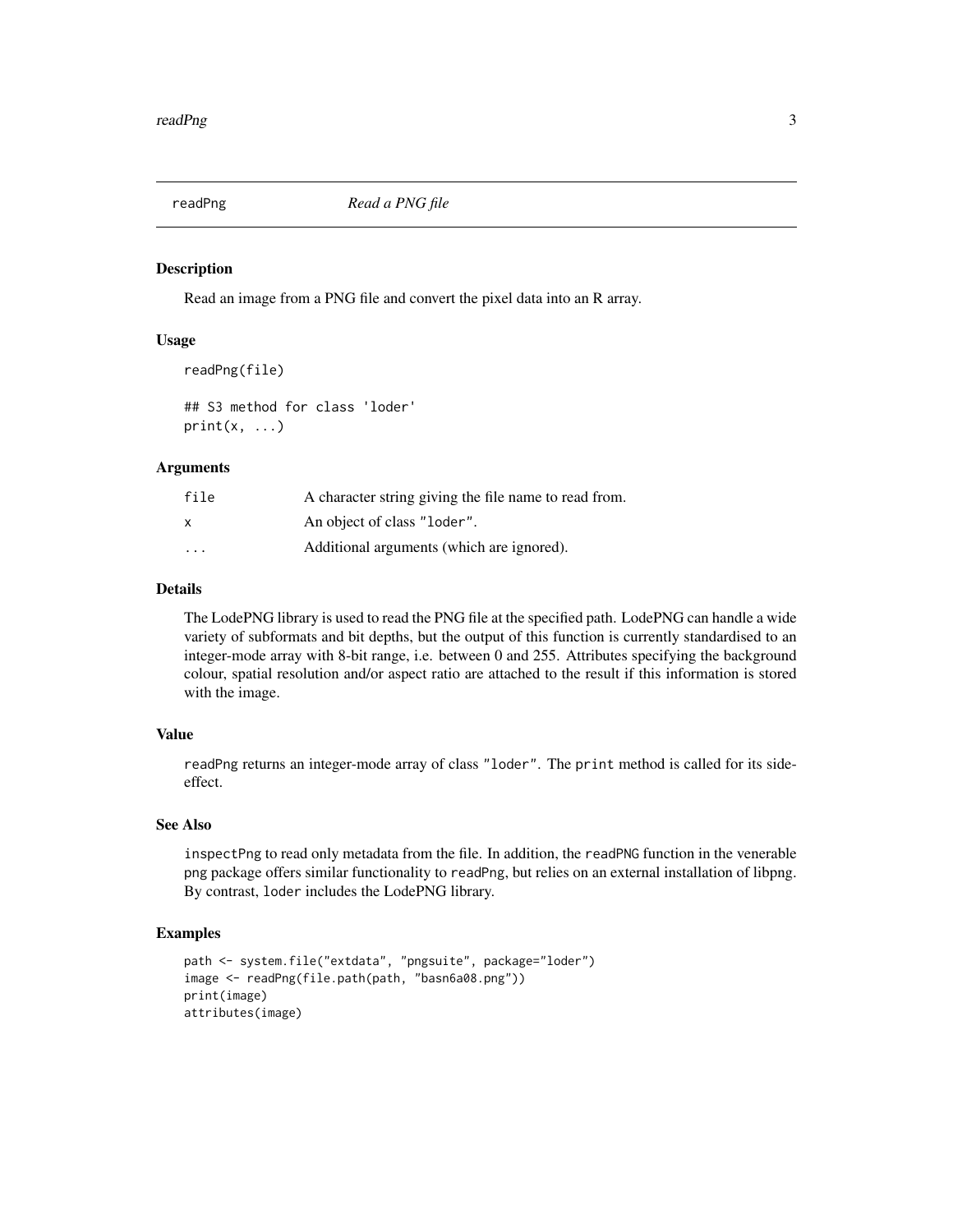<span id="page-3-0"></span>

#### Description

Write a numeric or logical array to a PNG file.

#### Usage

```
writePng (image, file, ..., compression = 4L, interlace = FALSE)
```
#### **Arguments**

| image       | An array containing the pixel data.                                                                              |
|-------------|------------------------------------------------------------------------------------------------------------------|
| file        | A character string giving the file name to write to.                                                             |
| $\ddots$    | Additional metadata elements, which override equivalently named attributes of<br>image. See Details.             |
| compression | Compression level, an integer value between 0 (no compression, fastest) and 6<br>(maximum compression, slowest). |
| interlace   | Logical value: should the image be interlaced?                                                                   |

#### Details

The LodePNG library is used to write a PNG file at the specified path. The source data should be of logical, integer or numeric mode. Metadata attributes of the image will be stored where applicable, and may be overwritten using named arguments. LodePNG will choose the bit depth of the final image.

Attributes which are currently stored are as follows. In each case an argument of the appropriate name can be used to override a value stored with the image.

- range A numeric 2-vector giving the extremes of the intensity window, i.e. the black and white points. Values outside this range will be clipped.
- background A hexadecimal colour string giving the background colour.
- dpi A numeric 2-vector giving the dots-per-inch resolution of the image in each dimension.
- asp The aspect ratio of the image. Ignored if dpi is present and valid.
- text A character vector (possibly named) of text strings to store in the file. Only ASCII and UTF-8 encoded strings are currently supported.

Dimensions are always taken from the image, and cannot be modified here.

#### Value

The file argument, invisibly.

#### See Also

[readPng](#page-2-1) for reading images.